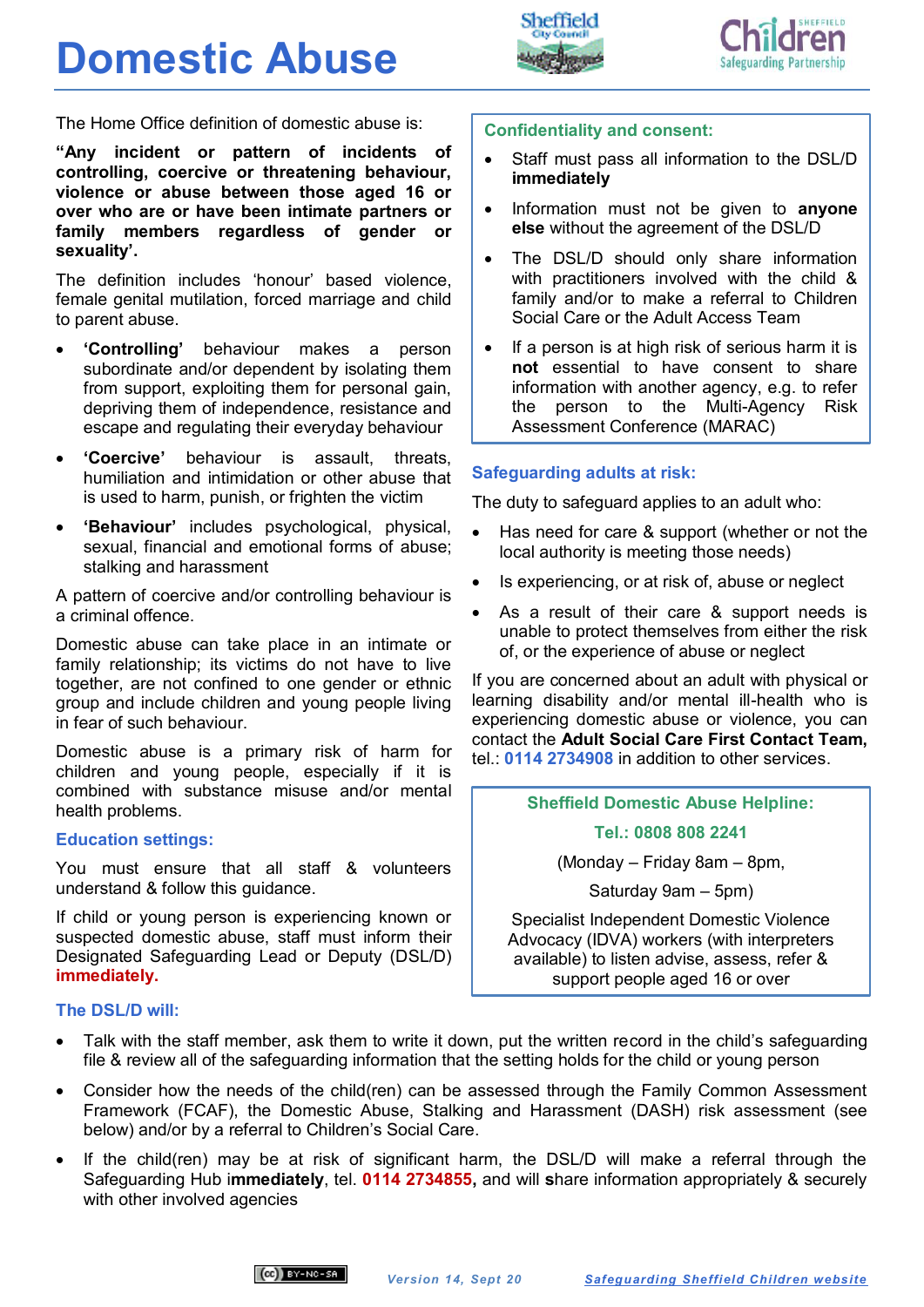# **Domestic Abuse**





## **Indicators of domestic abuse:**

- Suspicious injury
- Disguising injury through clothing & make-up
- Someone present & answering for the person
- Depression, alcohol and drug abuse
- Self-harm, anxiety and self-neglect
- Regular non-attendance for appointments
- Restricted access to money, work, education and a social life
- Children with behavioural difficulties
- Being withdrawn or sleep problems
- Direct disclosure

## **Routine questions:**

Where appropriate we should ask parents that we work with about their relationships. This should never be done when their partner is present.

Questions that we can ask are:

- Are you afraid of someone's behaviour?
- Is anyone verbally abusive to you?
- Has anyone ever hurt you?
- Have you or someone you care about been threatened?
- Have you been forced to do something sexual that you didn't want to do?
- Do you feel controlled or isolated by anyone?
- Does anyone belittle or insult you?

#### **How children experience domestic abuse:**

- Actual or threatened physical harm
- Being injured while trying to intervene
- Witnessing or overhearing abuse of others
- Being threatened to remain silent
- Seeing ill treatment of pets
- Seeing damage at home, toys, belongings
- Abuse during contact sessions or handover
- Being encouraged to take part in the abuse
- Being abused and/or abusive in intimate relationships
- Lost or reduced contact with parent, family, friends
- Spending time with peers engaged in risky behaviour to avoid home
- Increased involvement in substance misuse or anti-social behaviour
- In the case of homicide, the loss of the nonabusing parent

## **Young people:**

If a young person discloses partnership abuse **always** take them seriously; they may change their story due to pressure but it doesn't mean it didn't happen.

Young people's relationships:

- Can be less visible and change rapidly
- Abuse can escalate quickly & be very serious
- May be vulnerable to Child Sexual Exploitation, gang affiliation or sexually harmful behaviour
- May involve the impact of parental domestic abuse & what they think is normal behaviour
- May include cultural factors that might make it more difficult to disclose abuse or seek help
- May need consideration of the age, maturity & understanding of the young people involved in sexual activity to decide if it seems appropriate

#### **What to do next:**

If the victim or perpetrator is under 18 years old consider referral to Children's Social Care:

- If under 16 they **must** be referred to Social Care
- If 16 or over, complete a DASH and contact the Domestic Abuse Helpline; if assessed as high risk will be referred to the Multi-Agency Risk Assessment Conference

#### **In an emergency call 999**

A [Domestic Abuse Traffic Light Tool](http://sheffielddact.org.uk/domestic-abuse/resources/children-young-people/) has been developed to help professionals consider the risks to young people from domestic abuse.

If the young person is 16 years or over this should be used in conjunction with the DASH.

Young people of any age can be referred for support to local services - see the Sheffield [Young People and Domestic Abuse Pathway.](http://sheffielddact.org.uk/domestic-abuse/resources/children-young-people/)

**Be aware that an LGBT+ person accessing services will have to disclose domestic abuse & their sexual orientation or gender identity.** 

**Creating a safe and accessible environment where victims feel they can do this and using gender neutral terms such as partner or expartner is essential.**

**Community Independent Domestic Violence Advocacy (IDVA)** workers provide long term advocacy, support & service co-ordination for victims of domestic abuse.

Community IDVA workers also take the voice of the victim to MARAC & inform them of the outcomes.